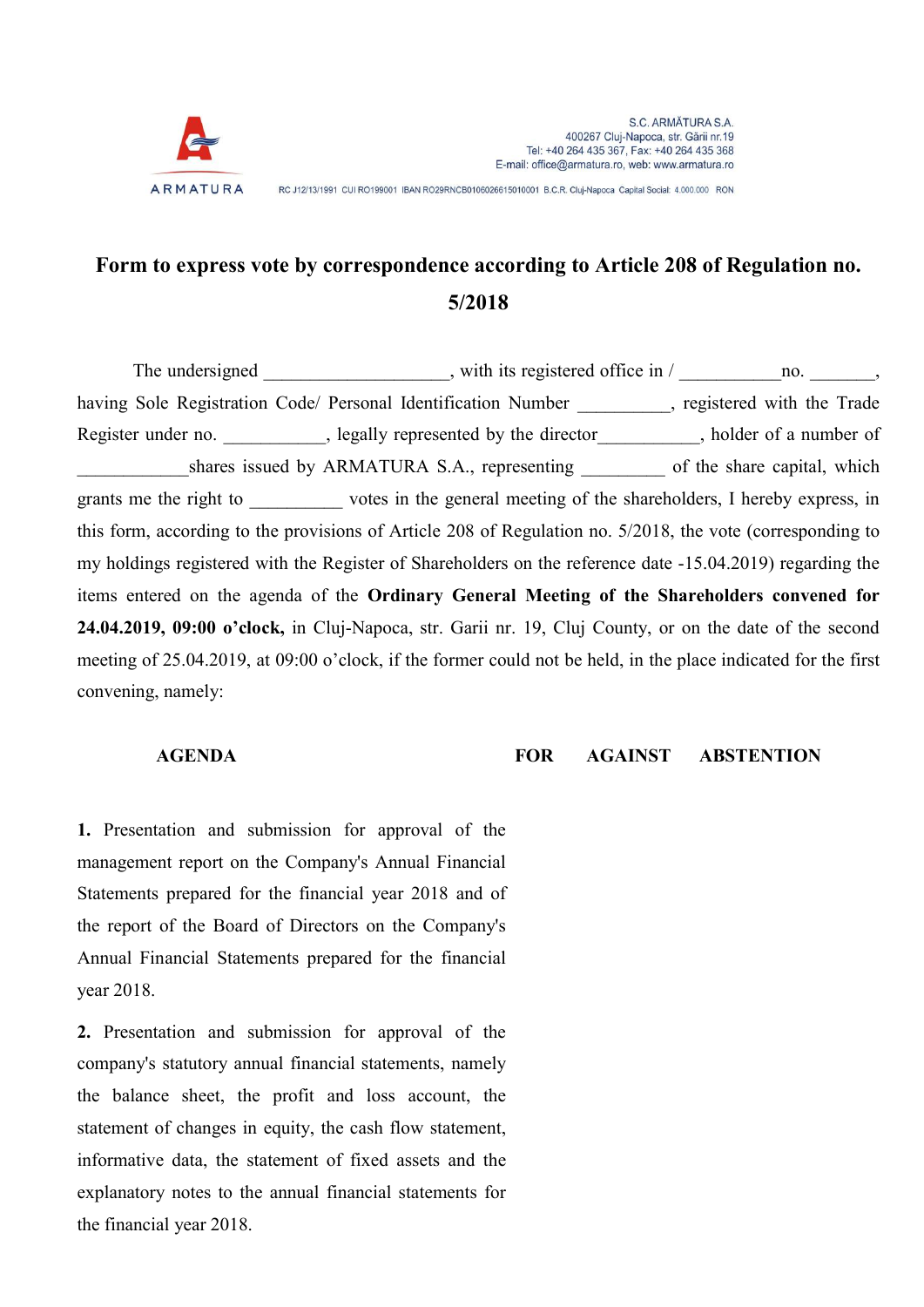3. Presentation of the report of the Company's external financial auditor on the annual financial statements prepared for the financial year 2018.

4. Presentation and approval of the Annual Report prepared in accordance with the provisions of Article 63 of Law no. 24/2017 on issuers of financial instruments and market operations and of Article 126 and Annex no. 15 to Regulation no. 5/2018 for the financial year ended December 31, 2018.

5. Approval of the discharge of the Company's directors for the work carried out during the financial year 2018 on the basis of the reports submitted.

7. Approval of the date of 15.05.2019 as registration date according to the provisions of Article 86 of Law 24/2017 and of Article 2 of Regulation 5/2018, namely the date that serves to the identification of the shareholders for whom the OGMS decisions will be taken, and ex-date 14.05.2019.

8. The empowerment of Mr. Akper Saryyev as Chairman of the Board of Directors to sign on behalf of the shareholders the OGMS decision and any other documents related thereto, and the mandating of Mrs. Sorana Muresanu to perform any act or formalities required by law for registration and fulfilment of the decision of the OGMS, including the formalities for its publication and registration with the Trade Registry or any other public institution.

If any of the shareholders of the company will require the engagement of the liability of the directors, my vote is the following  $($ for  $/$  against  $/$  abstain).

For the election of the Secretary of the General Meeting, my vote is as follows: (I agree / I do not agree with the election of the candidate to be proposed by the Chairman of the General Meeting)

Date